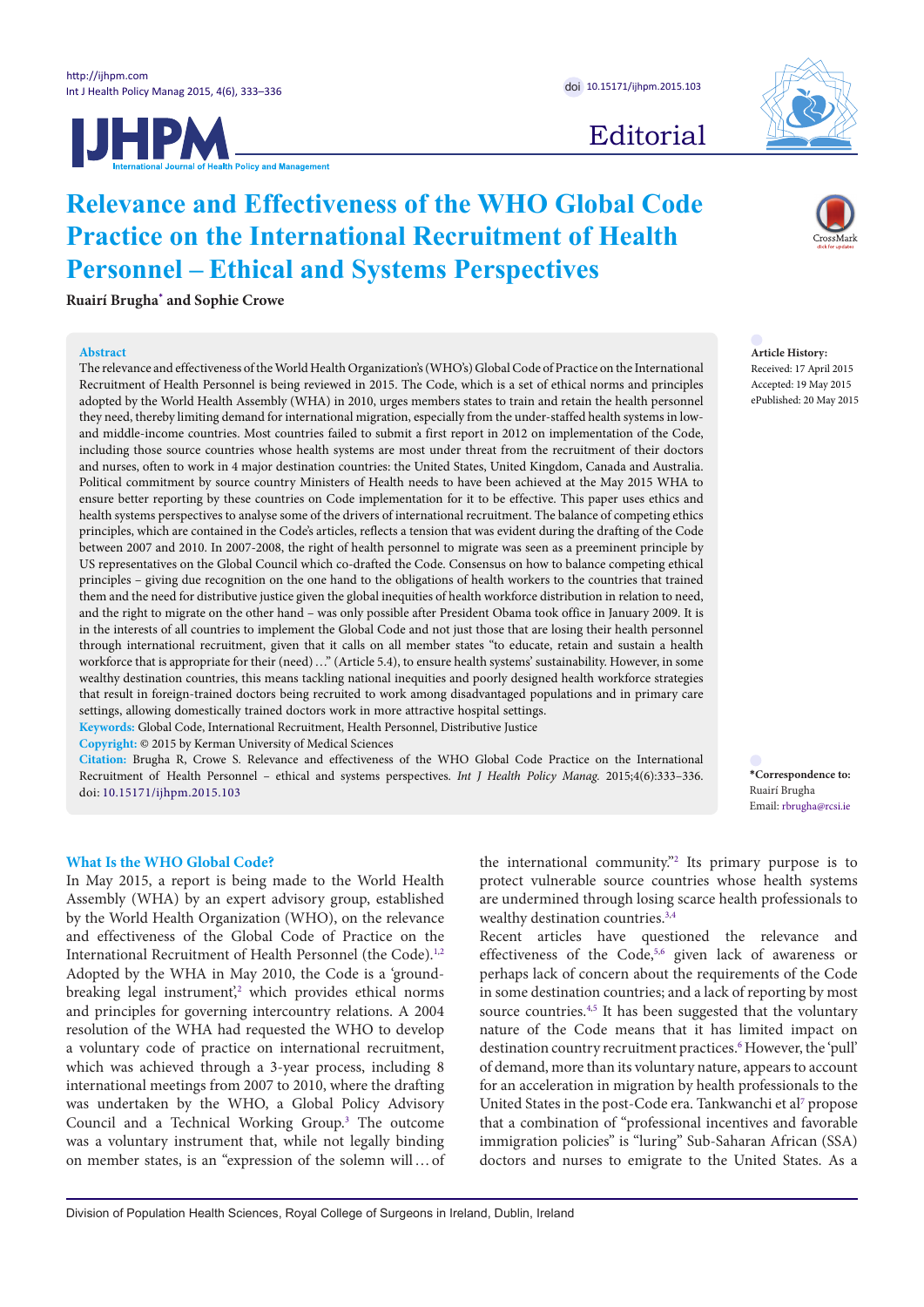voluntary code, the few teeth that it has are found in Article 9.1, which states that: "Members states should periodically report the measures taken" to implement the Code.<sup>1</sup>

Scepticism about its effectiveness and potential may be premature. However, if low levels of reporting in 2012[4](#page-3-3) – attributed to lack of technical and financial resources, lack of awareness and poor political commitment in source countries<sup>2</sup> – are replicated in Round Two, set to take place between March and July 2015, the Code's sceptics will be justified. In which case the ineffectiveness of the Code will be due in large measure to a failure of the source countries with the greatest need to take the necessary steps to ensure its implementation. Hence, the 68th WHA, attended by Ministers of Health from many source country member states, has particular importance for protecting the sustainability of their health workforces.

# **Health Workforce Migration**

Migration of labour in search of opportunity and livelihood, which is a guiding principle (3.4) and right that is recognised in the  $Code<sub>1</sub><sup>1</sup>$  $Code<sub>1</sub><sup>1</sup>$  $Code<sub>1</sub><sup>1</sup>$  is as old as the human race. Its consequences for the health systems of source countries became evident in a series of studies on the emigration of doctors from the United Kingdom, mainly to North America, published during the 1960s and 1970s.<sup>8[,9](#page-3-7)</sup> The global scale and consequences of migration, in terms of the maldistribution of health workers, was synthesised in the 2006 World Health Report.<sup>[10](#page-3-8)</sup> This report's statistics are still quoted<sup>[11](#page-3-9),[12](#page-3-10)</sup>: 36 of the 57 countries with critical shortages are in Africa, which has 25% of the world's burden of disease, but only 3% of health workers worldwide and 1% of global economic resources.<sup>10[,11](#page-3-9)</sup> Whereas, the United States – with 4% of the world's population – has 8% of the doctors and 17% of the nurses.<sup>[12](#page-3-10)</sup> Such statistics embody the Biblical statement (Matthew 13:12): "For whoever has, to him more shall be given, and he will have an abundance; but whoever does not have, even what he has shall be taken away from him" – except in one respect. Rather than there being an abundance, there are growing shortages of health professionals worldwide, exacerbated by ageing populations, increasing expectations and demand. WHO 2006 estimates of a global shortage of 4.3 million doctors and nurses are still quoted.<sup>10[,12](#page-3-10)</sup>

Underlying the global figures are some of the drivers for migration, especially the 'pull' factors that continue to suck the life-blood – frontline doctors and nurses – from source country health systems, often from the poorest to the wealthiest countries. In the United States, a shortage of 85 000 doctors is projected for 2020<sup>[12](#page-3-10)</sup>; and recent research suggests that by May 2015, 22.7% of SSA medical graduates in the United States will have been recruited since implementation of the Code, representing an acceleration in the migration of SSA medical graduates to the United States in the years since the Code was adopted.[13](#page-3-11) If member states, especially the wealthier destination countries, were to train and retain the health workers they need to meet domestic demand, in line with Article 5.4 of the Code, then such large scale migratory flows from poor to wealthy countries should reduce. However, Code reporting and monitoring will serve little if limited to naming and occasionally shaming. There is a need instead for analyses of the drivers of international recruitment within the

major destination countries; and to stimulate debate about how implementation of the Code can serve the interests of destination (recruiting) as well as source countries.

## **Analytical Lenses**

Recent analyses of the make-up and distribution of the medical and nursing workforce within the United States demonstrate how inherent imbalances and inequities within the United States health systems help to explain the refractory nature of some of these 'pull' factors. Chen et al<sup>[14](#page-3-12)</sup> in their 2013 study of the United States healthcare workforce, reported not only the high proportion (26%) of foreign-trained doctors, but also how foreign doctors were more likely than their UStrained counterparts to work in unpopular settings (poorer inner cities); in less popular specialties (primary care); and disproportionately serve poor and vulnerable patients. This phenomenon, where foreign-trained doctors practice in areas where there are shortages of domestically trained doctors, was reported 30 years ago<sup>15</sup>; and is not unique to the United States. Canada has long relied on foreign-trained health professionals to address shortages in rural and remote locations<sup>16</sup>; as has Australia, where foreign-trained doctors often become general practitioners in rural and remote areas, which can be a condition for obtaining a visa.[17](#page-3-15) In a series of published and forthcoming studies, part of a body of evidence informing the deliberations of the WHO Expert Advisory Group which is reviewing the Relevance and Effectiveness of the Code in 2015, we report a similar phenomenon in Ireland.<sup>[18](#page-3-16)</sup>

We propose 2 inter-connected lenses–an ethics and a health systems lens–through which to analyse health worker migration, both of which were central to the debates among those drafting the Code,<sup>[1]</sup> and are reflected in its guiding principles (Article 3) and across its [1](#page-3-0)0 articles.<sup>1</sup> The guiding principles outline the duties of developed (destination) countries to strengthen health systems, especially in developing (source) countries (Article 3.3). They call for adherence to ethical principles in the international recruitment of health personnel (Article 3.5); highlight the duty of all countries to work towards health workforce sustainability (3.6); and call for a balance between the right to the highest attainable standard of health of source country populations and the rights of health personnel to migrate  $(3.4)$ .<sup>1</sup> Managing the inherent tension between these competing ethical principles requires leadership and effective health workforce management in both source and destination countries, but also a commitment by the latter to recognise the ethical imperatives of distributive justice (see below) that should not be sacrificed on the altar of expediency.

An ethical perspective or lens, pointing to the need for an ethical response to the global inequities in health personnel distribution, was central to the WHO 2006 World Report<sup>[8,](#page-3-6)[10](#page-3-8)</sup>; and is found in sociological analyses that suggest that recruitment and migration demonstrate that "the uneven global development of capital is at work."<sup>[19](#page-3-17)</sup> Aluttis et al,<sup>6</sup> discussing the consequences of market approaches, reported that there was an increase from approximately 40 to 270 companies engaged in international nurse recruitment in the United States between the late 1990s and mid-2000s. This and Zubaran's paper<sup>[9](#page-3-7)</sup> contrast the ethical principle of autonomy – reflected in Article 3.4 of the Code: "Nothing in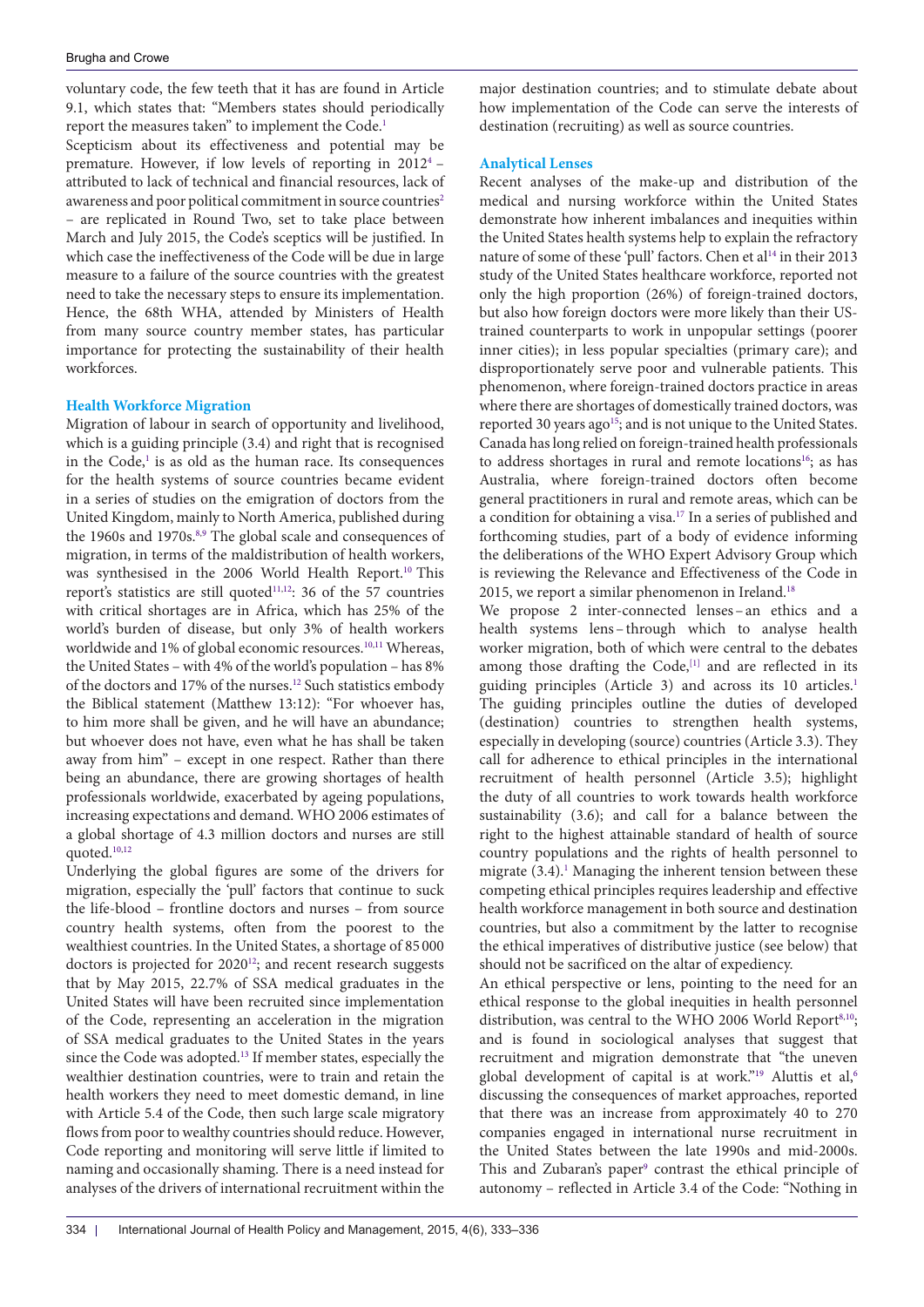this Code should be interpreted as limiting the freedom of personnel… to migrate["1](#page-3-0) – with the principle of distributive justice (promoting equity) and social accountability. The case for distributive justice and global accountability around international recruitment was strengthened by Mills et al's 2011 paper, which estimated the costs to 9 SSA countries from the loss of locally trained medical doctors who were working in the four main destination countries: United States, United Kingdom, Canada and Australia[.20](#page-3-18) Estimates of losses ranged from \$2.16 million for Malawi to \$1.41 billion for South Africa, resulting in cost savings to destination countries that did not need to train the doctors they recruited internationally: \$2.7 billion for the United Kingdom and \$846 million for the United States.[20](#page-3-18)

A health systems' and health workforce analysis lens is no less important; and in some ways, the title of the WHO Global Code of Practice on the International Recruitment of Health Personnel is a misnomer, in that it does not capture the underlying drivers of migration, which derive from source countries' inability to retain and employ the health professionals they train; and in some destination countries an unwillingness or failure to train sufficient numbers. The cornerstone and overarching principle of the Code is not to be found in Article 4, 'Responsibilities, rights and recruitment practices,' but in Article 5. At its heart, the case for Code implementation comes from self-interest: "Member states should take effective measures to educate, retain and sustain a health workforce that is appropriate for the specific conditions of each country, including areas of greatest need…(and) meet their health personnel needs within their own human resources for health, as far as possible" (Article 5.4).<sup>1</sup> Therein lies a unifying principle that brings together the health workforce rationale and the health equity/ethics case for why destination as well as source countries should implement the Code. Destination countries' needs can best be met by training their own health professionals, for whom cultural awareness and communication skills are to a great extent already a 'given', with the additional benefit of not depriving other countries of the health professionals they have trained.

## **Ethics and Politics**

Political tensions between the position adopted by one destination country (the United States) and the other members of the Global Policy Advisory Council emerged at several points during the 2007–2010 Global Code development process[.3 I](#page-3-2)n 2009, there was a sea-change in the attitude of the US representatives on the Global Advisory Council, from the latter days of the President George W. Bush administration to the period after President Obama's inauguration. The Washington June 2009 meeting addressed by Senator Tom Daschle, after President Obama took up office, was a celebratory affair. It contrasted with the funereal atmosphere of a similar meeting in Geneva a year earlier, when the possibility of consensus on any form of Global Code appeared to be a receding dream, given the position of the United States delegates on the Council. These tensions reemerged a year later during the negotiation of the Code at the 63rd WHA, May 2010, when articles that enshrined the principle of 'ethical recruitment practices', which had been crafted over three years of international meetings, were challenged in the

final three days of negotiations. Consensus was maintained, however, and the Code that was endorsed had retained its ethical force. These events, which were partly captured by Taylor and Dhillon,<sup>[3](#page-3-2)</sup> demonstrate how the national strategic interests of powerful member states can 'trump' the ethical positions that such states also seek to champion.

# **Relevance and Effectiveness of the WHO Global Code**

If the WHO Global Code of Practice on the International Recruitment of Health Personnel is to have sustainable relevance and become effective, it needs to be supported by evidence. While Article 5 (Health workforce development and health systems sustainability) may be the cornerstone of the Code, and Article 4 (Responsibilities, rights and recruitment practices) frames the ethical debates, the oxygen keeping the Code alive will be derived from those articles that underpin and need to be used to demonstrate the Code's effectiveness: Article 6–Data gathering and research, Article 7–Information exchange; and Article 9–Monitoring and institutional relationships. Better routine data systems and monitoring are needed to produce statistics and to track trends in health worker migration. This requires destination countries to record and report on the inward migration of health workers, especially those from the poorest and most fragile health systems of SSA, given the difficulties in tracking outward migration from these countries, which contributes in turn to nonreporting by source countries.

However, analyses of root causes and systems drivers– and not just push and pull factors–are also needed. There are common systems' factors at work within destination countries, as reported earlier, such as the channelling of foreign-trained doctors and nurses towards rural populations, poorer urban areas, and less desirable (and less lucrative) specialties. Developing a new lens for viewing the migration of health professionals, which brings together ethics, culture and health systems analyses, can help reframe and stimulate the debate – within as well as across source and destination countries– by introducing new ethical perspectives. It is questionable, at the least, if major destination countries, explicitly or by default, channel foreign-trained doctors and nurses into the Primary Care/General Practice posts that especially require culturally appropriately trained staff, as is the case in the United States,<sup>13</sup> Canada<sup>16</sup> and Australia.<sup>17</sup> Whereas hospital specialty posts that require less culturally sophisticated and more specific clinical skills, but are more prestigious and usually better paid, are filled mainly by domestically-trained doctors. Hence, ethical perspectives can inform the analyses of national as well as the global drivers of health workforce migration; and distributive ethics can shed light on how the features of a destination country's health system serve to reinforce local as well as global inequities. However, while this perspective can shift the debate, it cannot be expected to diminish the expedient, passive power of national and possibly professional interests in destination countries, which drive health worker migration. Nor can it be expected to quell the efforts of individual health professionals to migrate and find opportunities to better their lives.

## **Ethical issues**

Not applicable.